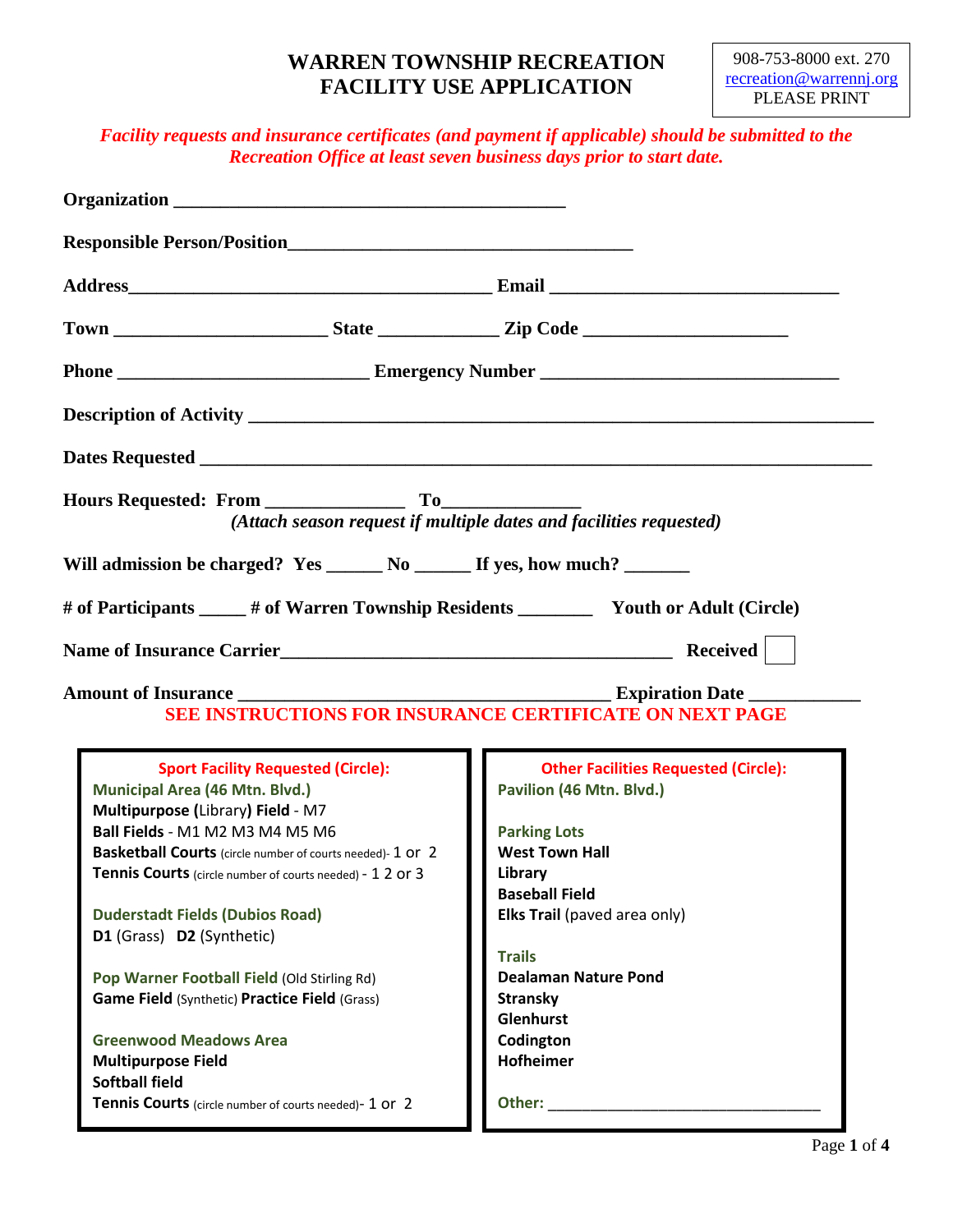#### **If you selected any sport facility or other facility please sign section A. If you circled Pavilion, please sign section B.**

| A.) Signature of Responsible Person                                                                                               | Date                    |            |
|-----------------------------------------------------------------------------------------------------------------------------------|-------------------------|------------|
| By signing the permit, you confirm that you have received a copy of facility use guidelines and agree to abide by the policies.   |                         |            |
| (Sport Groups only-The signee guarantees that all coaches are up to date on township requirements Sport Recognition Policy        |                         |            |
| ( <i>Resolution # 2018-102</i> ).)                                                                                                |                         |            |
| By signing the permit, you confirm that you have received a copy of the facility use guidelines and the Pavilion Rental Rules and |                         |            |
| agree to abide by the policies.                                                                                                   |                         |            |
|                                                                                                                                   |                         |            |
|                                                                                                                                   | (FOR TOWNSHIP USE ONLY) |            |
| Recommendation of Recreation Director: Approved _____ Disapprove _____                                                            |                         | Fee:       |
|                                                                                                                                   |                         |            |
|                                                                                                                                   |                         | Date Paid: |
| Recommendation of Township Administrator: Approved ______ Disapprove _____                                                        |                         | Check #:   |
|                                                                                                                                   |                         |            |
|                                                                                                                                   |                         |            |
| <b>Special Licenses Needed:</b>                                                                                                   |                         |            |
|                                                                                                                                   |                         |            |
| <b>Special Comments:</b>                                                                                                          |                         |            |

#### **Pavilion and Field Usage Fees: Ordinance #2-20-4b**

Fees can be viewed under the Township Ordinances or on [www.warrennj.org/recreation](http://www.warrennj.org/recreation)

#### **Insurance Certificates:**

- **Certificate of Insurance** (*1) naming* "The Township of Warren, it's elected and appointed officers, agents, employees and volunteers as additional insureds with regard to use of the fields and facilities." To Warren Township, 46 Mtn. Blvd., Warren, NJ 07059.
- **Second certificate needed if you are requesting use of the Duderstadt Fields or the Pop Warner Football Fields:** "County of Somerset, Somerset County Parks Commission: 355 Milltown Rd. Bridgewater, NJ 08807," naming (SCPC and the County of Somerset, its elected & appointed officers, agents, volunteers, and employees are an additional insured with regard to use of County Fields in Warren Township.)
- **If you are a homeowner,** utilizing facilities for private functions must provide a copy of their Homeowner's Declaration page.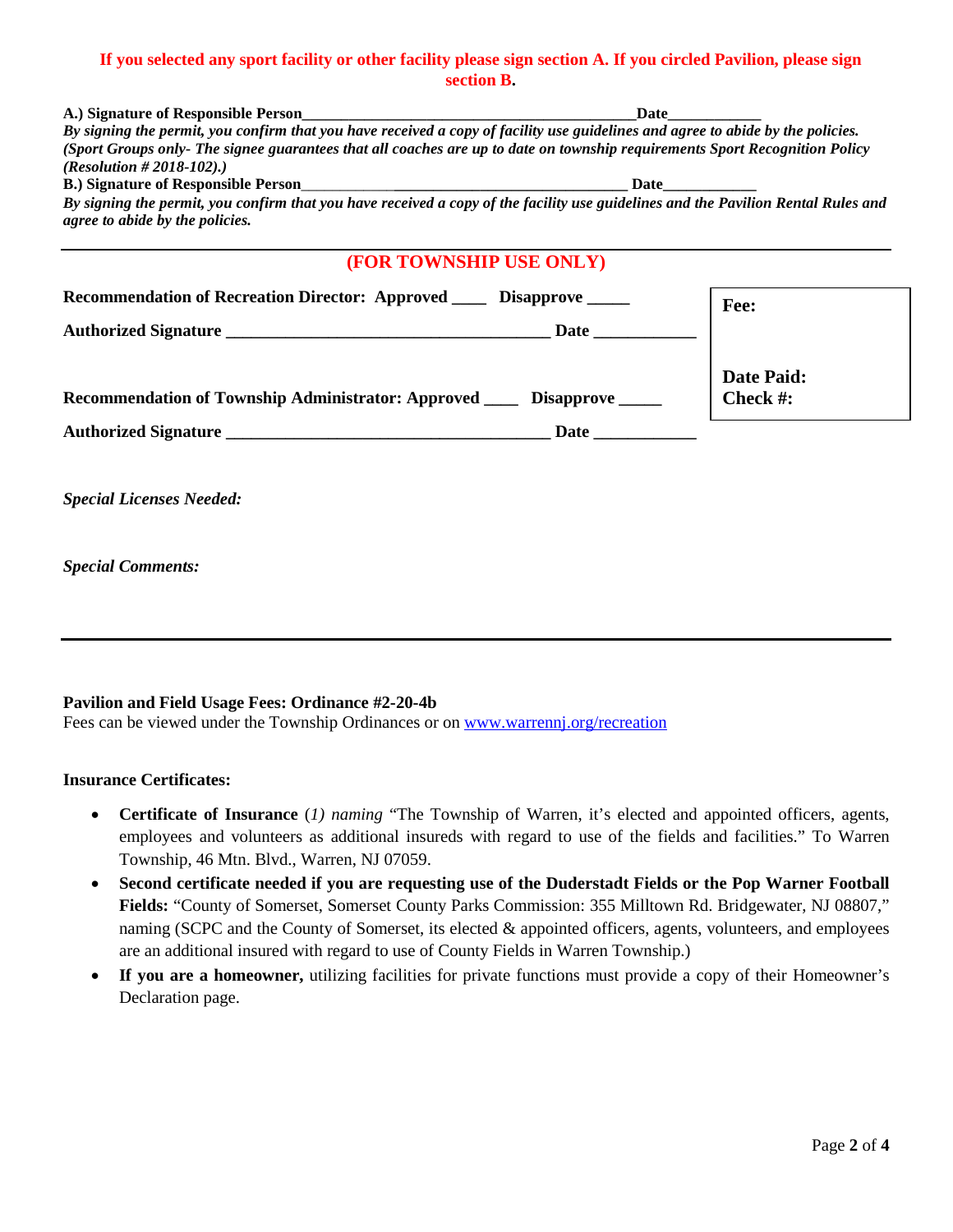# **ALL applicants requesting use of facilities and equipment must observe the following guidelines & requirements:**

- 1.) The applicant must leave the facility or equipment in a clean and orderly condition. All trash must be properly disposed of.
- 2.) **Prohibited Items:** Beer, wine, alcoholic beverages, firearms, tobacco products and illegal drugs are NOT allowed within Township parks, fields and facilities. Only water is allowed on turf fields. Absolutely NO SMOKING on any township property, which includes fields or sidelines. No dogs allowed on sport fields.
- 3.) **Decorations:** All forms of decoration must be approved by the Recreation Director or a designee prior to placement. Decorations must NOT be taped, nailed, tacked or otherwise attached to any tables, walls, ceilings or any other portions of the buildings, fence or equipment.
- 4.) **Liability:** Warren Township Recreation and the Township of Warren assumes no liability for the applicants' use of the equipment or facility. As a condition of use of the equipment or facility, the applicant shall hold the Town harmless from any claim, liability, damage, loss or expense arising out of any activity or conduct of the applicant while using the field or facility in question. Warren residents utilizing facilities for private functions must provide a copy of their Homeowner's Declaration page. Nonresidents and residents holding larger organized functions must have general liability insurance that covers the Township of Warren with limits of \$1,000,000.00 combined single limit with an aggregate of \$2,000,000.00. A certificate of liability insurance must be filed with the Township at least five days prior to the use of Township Facilities. (See above for wording.)
- 5.) **Non-profit entities**: Township of Warren facilities and equipment may be used for fund-raising activities provided such activities are not for private purposes or profit. Entry fees may be charged for events and tournaments provided that all proceeds benefit the non-profit organization. In all cases, the Township of Warren requests a signed financial account of actual expenses and revenues within 7 days after the event. All use of township facilities for fundraising purposes must be approved by the Township Committee.
- 6.) **Activities for Profit Entities**: Admission may not be charged for entrance into Town-owned or controlled areas and facilities by private individuals and/or for profit organizations. Special exemptions may be made when Warren Recreation enters into a cooperative agreement with an organization.
- 7.) **Damages**: Any and all damages to the facilities, equipment and other Township of Warren property, while being used by the applicant, will be the responsibility of the applicant and payable in full to the Township of Warren. Payment will include the costs of all labor, materials, and supplies to repair or replace the damage to the facilities, fields, equipment or property. The Recreation Director or the Township Administrator reserves the right to decline a permit to patrons who have incurred damages to Township of Warren property previously.
- 8.) **Policy of Non-Discrimination**: Township of Warren facilities are available on a non-discriminatory basis. Appropriate activities need to accommodate individuals regardless of age, sex, race, color, religion, creed, national origin, physical or mental disabilities, political affiliation, affectional preference, sexual orientation, marital status or any other status protected by law. The Township of Warren does not discriminate on the basis of disability in admission, access, treatment or employment in its programs or activities.
- 9.) **ADA Statement**: Although specific programs for persons with disabilities are limited, Warren Recreation is committed to providing equal access to programs and facilities for these individuals. Reasonable accommodation and support can be requested to provide access to desired programs and activities. Requests should be made at least 10 days in advance. In addition, where a need is demonstrated and resources are available every reasonable effort will be made to establish specific programs for persons with disabilities.

*The individual signing this facility agreement and the accompanying permit is responsible for ensuring that all policies in Warren Township Recreation's Facility Use agreement is followed. The representative should notify Warren Recreation immediately if there are any maintenance/safety issues or damage to fields that need to be addressed.*